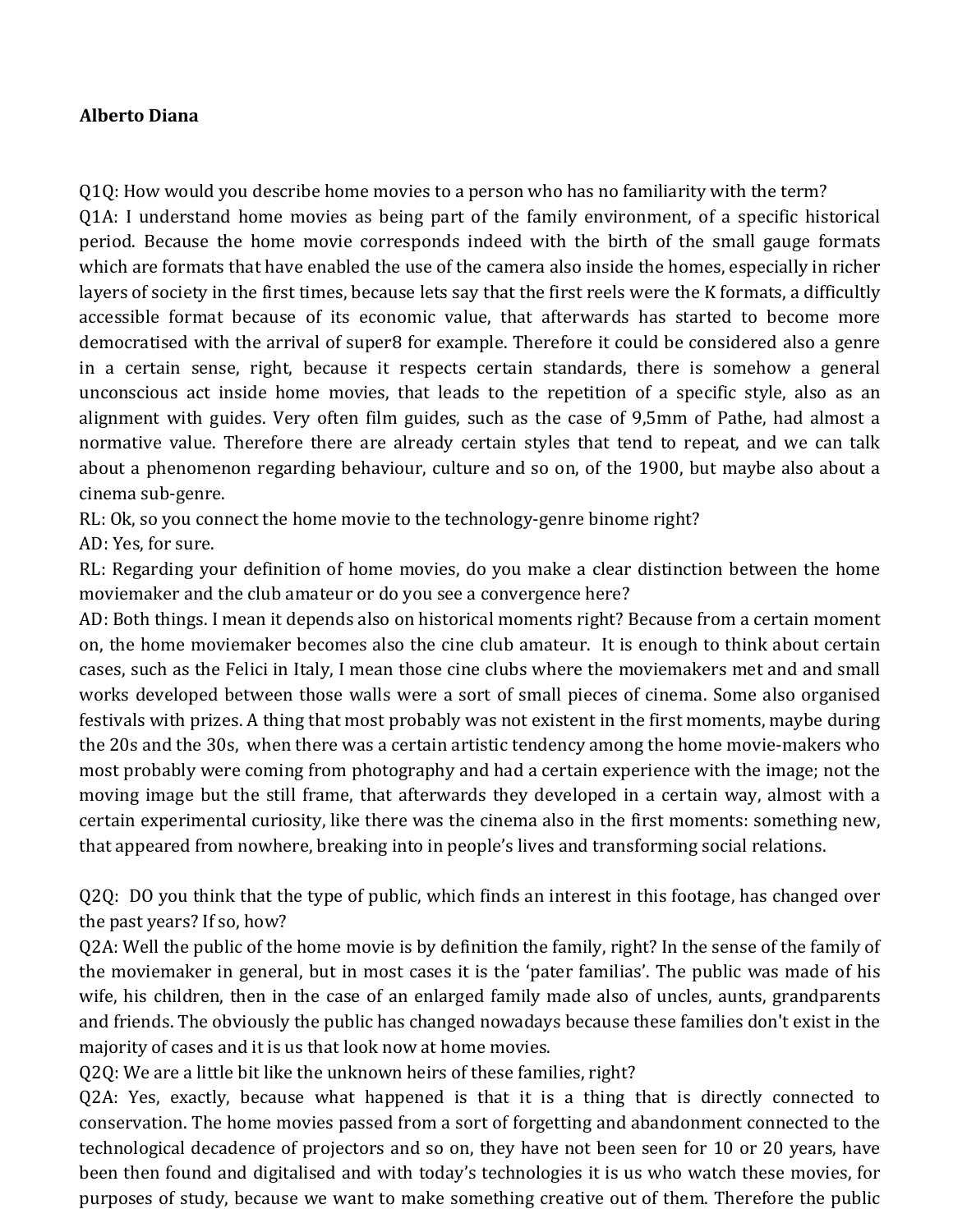changes. It consists not of family members in some cases but of creative, archivists, historians and other professionals.

Q2Q: A public that is not so much connected to the family nucleus, but an even more enlarged public. O2A: yes, exactly. Then there is the case of some home moviemakers who have never been family members, who are the descendants, like Alina Marazzi, who will be present tomorrow. She has been a family member but not a member of the public in the time when these home movies were created. Therefore these changes have taken place for sure.

Q2Q: A specific situation like yours: first filming your own family in 'La concorrente'. Q2A: yes, exactly.

Q3Q: Which do you think are the most successful formats deployed for reusing home movies? Q3A: Do you refer to specific works or to artists?

Q3Q: I refer to categories of outputs. Similar to your identified specific categories of public, which are the genres that such material best embodies?

Q3A: Well there are different possibilities of reuse, of which one is the installation connected to the historical reconstruction, or even connected to a more free context where you rework on the typical visual code of the home movie, on its style, maybe you create something new from it. The possibilities are there, maybe I do not possess the theoretical knowledge to identify them clearly.

Q3Q: I am more interested in your own perspective, the possibilities you find.

Q3A: In my perspective, the work with home movies is for sure a type of work that cannot be disconnected from its historical context, from the social context of the home movie-maker and his life. Because in home movies we cant see only the baptism, the wedding, the holidays at the seaside, but also vision of a society. I mean the home moviemaker, as bad and unable as he can be, he still transmits a vision of something right? I mean something beyond that lies outside or in the periphery of the shot. This is something that I am interested to explore through my work, because there is a not-spoken about (un non detto), a not-seen (un non visto) in every family environment, especially in a Catholic culture like ours, where the not-spoken about has a much greater value than what you actually say. Like this in the family shots, the not-seen values much more than what you are able to see. Or maybe what can be seen based on how it is being shown, shows something different than the home movie-maker wants to depict, similar to what happens in the home movie that we will see tomorrow, La famiglia, la patria, right? An innocent stroll in Tripoli, that shows the wife of the home movie-maker in a marketplace doesn't really show the wife taking a walk or in a seaside resort, but in my opinion it shows a series of things that we haven't seen and read in history books on colonialist Italy. This has been something that has raised my curiosity from the beginning to want to discover more. I guess that my interest is about uncovering what lies behind this vision, trying to discover the latent truth that lies at the periphery of the shot/frame.

Q4Q: You made the passage from films of your family to films that reuse home movies. What generated this shift?

Q4A: What drove me to do this work is what I was saying before, to go beyond the beauty of the home movie. The way in which home movies are being presented you cannot see the suffering, the domestic violence, and the abuse. But in a certain way they are, they can be. Indeed the dark side of our history of our country, of our countries, because it is not only the case of Italy, lies in this notspoken about, the not-seen, but that becomes visible in the moment in which we know how to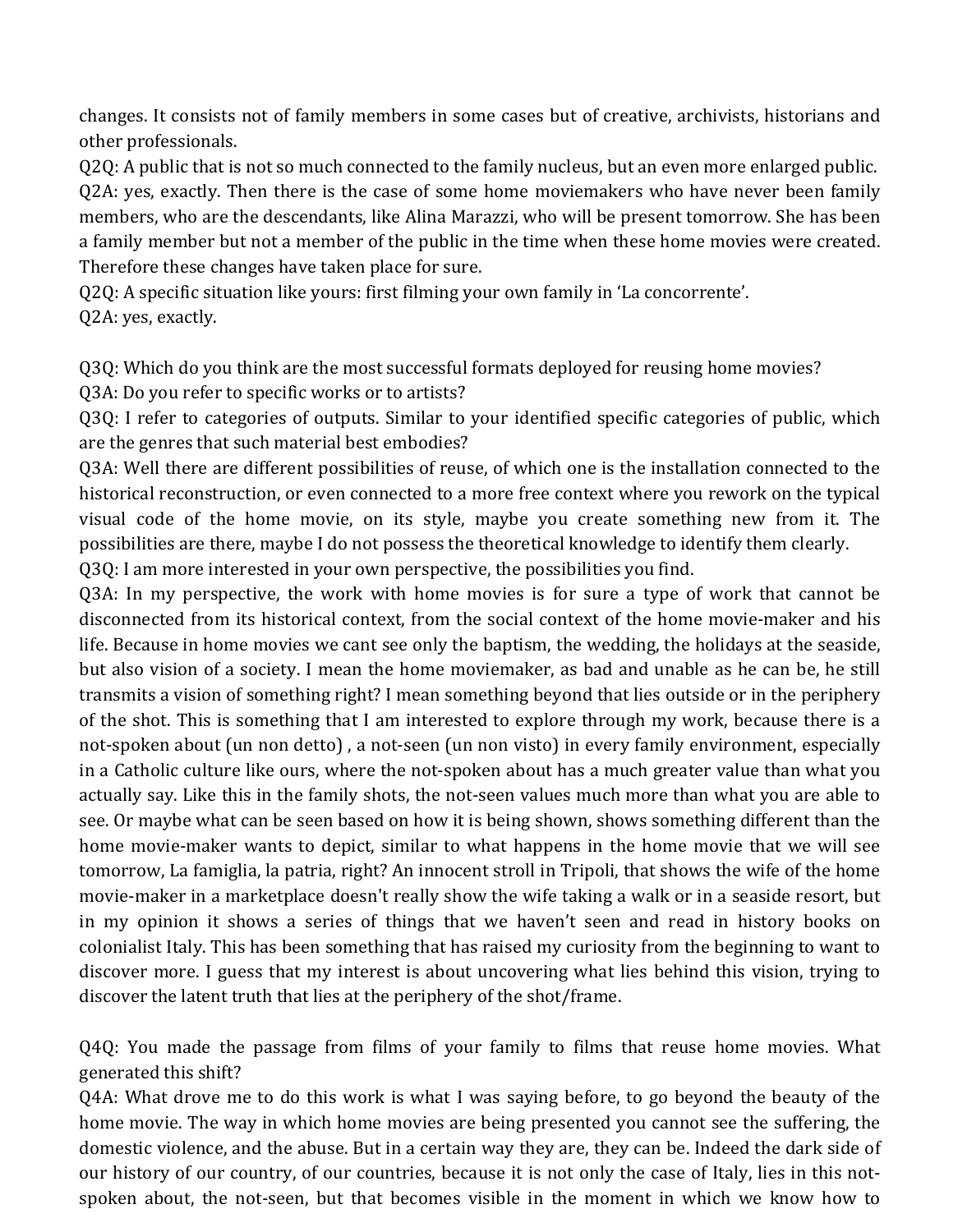position ourselves to look at the home movie-maker who looks, to look at the home movie-maker while he watches the world. Therefore, this is the issue. There is therefore a parallel story of our country, that lies in those images and that we discover and it is every time different. For example in my own work with home movies, I perceive this curiosity, to uncover this latent life that lies in the 'not spoken about', of the 'not seen', of the 'outside the frame'. Before confronting myself with it, I was feeling emptiness, I have perceived it also in the documentary I realised and that you have seen. There is an empty space between the family story and the moving image story. I want to position myself on this emptiness and discover that it beholds.

Q5Q: Which do you think are the easy parts and which the difficult part of working with home movies?

Q5A: Maybe here it is easier for you if I explain to you my artistic and exploration path. When I started the residency, the work in the archive, we agreed with the tutor/the archivist who said: I will bring you various collections you can work on. Me I said from the start that I will select only one collection, belonging to one film-maker, because being my first work, my first approach with this archive, I was not feeling ready to do a complex work involving more collections. I was feeling the need to go in-depth, not to remain on the surface of the collection, but to get to know each story of each moviemaker. Therefore, from there on, after selecting the collections of interest, we started doing interviews with the donors and their families, in order to uncover as much information as possible about the home movies in the collections: who were those people starring in the images, what had happened in the context of that specific summer and so on. Therefore during one week we didn't close ourselves in the archive to look at home movies, but we encountered each and every possible person who was connected to the history of that collection or in some cases the home movie-makers themselves. This has been the first step. Ok, so, sorry, what was the starting question?

Q5Q: The question was about the hard and easy parts in working with home movies.

Q5A: So the easy part is what I just told you about and it was the most stimulating, motivating for me, because I do not like to stay fixed in front of a computer to look only at images. There is who works in this way and finds in this process of looking at images the point of starting a creative discourse; for me it does not work. The image is a point/position of encounter. And because the image is a point/position of encounter, the question is: where do we stand? If in the images of the moviemaker there is a voice, I need to find as a filmmaker the correct position to be able to express this voice of the home moviemaker in a correct manner. Therefore I need to find my voice and his voice and create this sort of dialogue. This is the most difficult part that involves also the capacity of storytelling, with which persona to establish a dialogue, how to approach the material, then there is a position to take that needs to include respect, because as visible in Patria, Famiglia, there is material that can be regarded with a critical eye, given the historical period when it was shot. But at the same time there needs to be a profound respect for the home movie-maker who has shot, conserved and donated these images, that need to be seen again. For me, in a certain sense there is this feeling of gratitude in front of who took those images, that doesn't need to be forgotten in the moment that you are laying your hands on it in order to find something. Therefore finding the voice and the relation to the images that is the most difficult part maybe.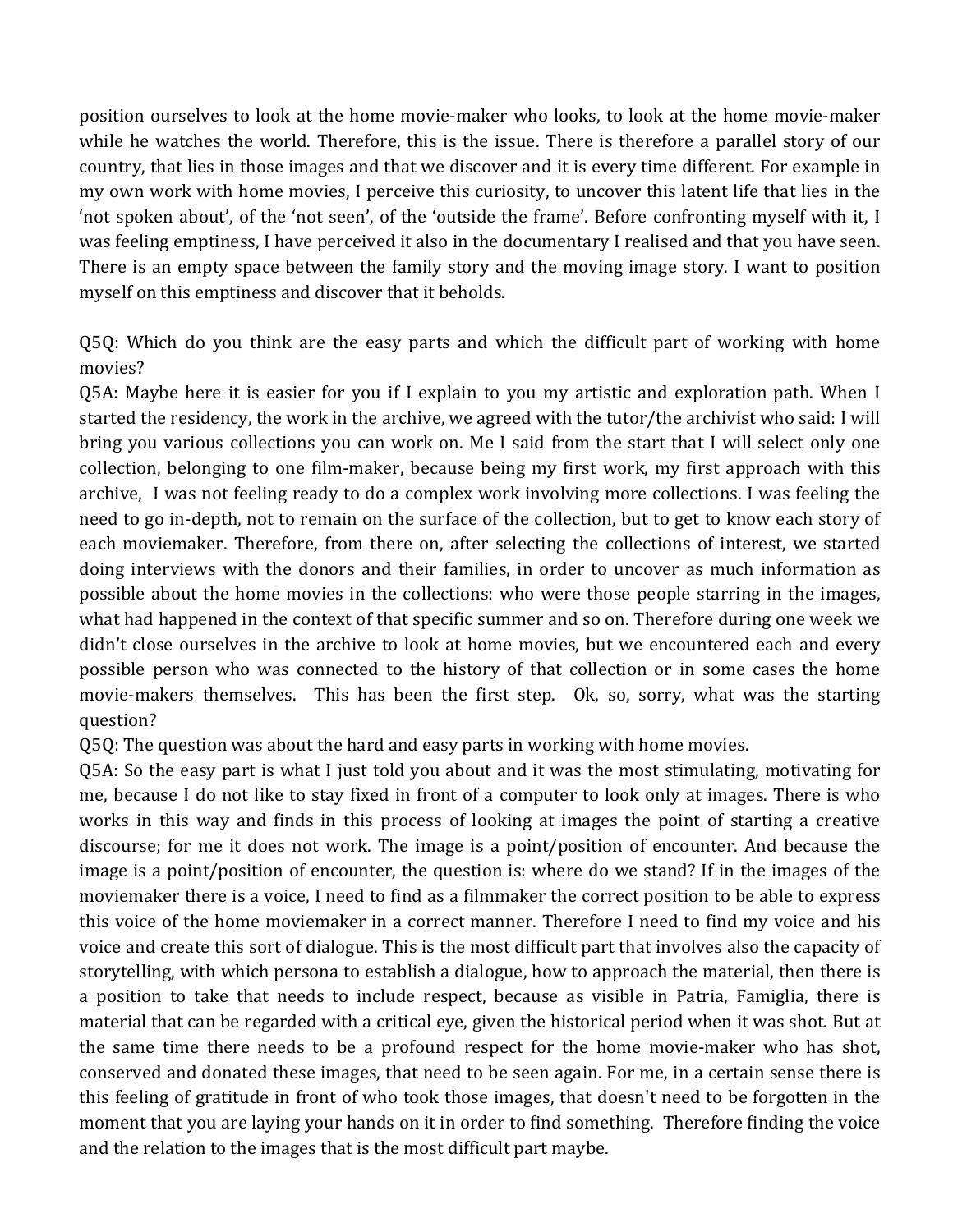Q6Q: Do you think it is possible that during the reuse process of home movies, the footage acquires a completely new meaning or not?

Q6A: I don't know if these images are completely forms to fill in, because they have their own meaning. They have been produced with very specific motivations. The home moviemakers who I discovered in the archive were all very precise people: in filming, in conserving the images, in giving titles to the images. The question is: how do you relate to this meaning? For me it is not about making a documentary about the history of a moviemaker, but on the history of his/her images. Therefore, it is about exploring his sense. This relationship here is the result of the documentary, an encounter between two perspectives, right? Two positions: one that is already there and the other that uncovers maybe that which is hidden, visible only through distance. Therefore the home moviemakers are much more aware than one can possibly think they are.

## Q7Q: Are there home movies, which you came across and remained dear to you?

Q7A: Yes, and they are images I am particularly fond and which the same time provoke me discomfort, because they talk about, I mean there is a beauty in these images, but there is also a something that can generate a sort of repulsion because they recall an Italian unconsciousness that, in this particular case the colonialism, the fascism, is something that has not been completely removed and cleared. And it is obvious that there is this issue here, that nevertheless ... for example I have chosen as a header image of the documentary the Arabic wife, right? It is in reality the daughter of the moviemaker, who finds herself in Libia, in one of the family trips to Tripoli and is wearing a typical Arabic wedding dress. It is a beautiful image, it has a certain technical appeal, the way it was filmed, with her on the camel, seen from beneath, and then she turns. In a certain sense it is an elegant composition, she seems almost a diva in an ad. But it produces a certain level of discomfort and you say: this is the only close-up that exists in the film about the daughter. Then you se the before and after, the distance that there is to the local population, that is filmed with a certain curiosity, almost an ethnographic approach, but maybe also with a sense of contempt.

Q8Q: Can you think about home movies scenes that were extremely ambiguous, not being part somehow of the home movie imaginary which depicts the happy family?

Q8A: The most ambiguous images have been for me those depicting parades. The parades of Balilla and of the Youth of Littorio, because they are filmed in a newsreel style, a style that we know very well in Italy because they know them from the Luce Institute images; we have all seen them, even if we didn't live in fascism. But there is an issue, which is present in the film and the subtitles try to question it: the images of Luce were to a great extent recreated images. I mean, yes the parades, the groups were there, but in most cases these images were fictional ones. Here instead they are being reproduced almost like a cinema of conservation. And it is there that I ask myself: these images, what use do they really have? Are there for remembering? I mean the family needs to remember this? Who were those images for? For whom did he produce them, for the family, friends, for summer colonies? There is a series of things that I ask myself. Then in these images there is the daughter. There is the daughter, the Arabic wife who is depicted like a character in Laurence of Arabia, and then we see her pass as nothing had happened. Indeed, in order to underline this I had to slow down the image and make a close-up on it to say: here is the daughter, in the middle of everyone else. This has caused me questions. There is this ambiguity. For this reason I named the documentary: the family, the homeland. There is the coincidence between the two terms. I had a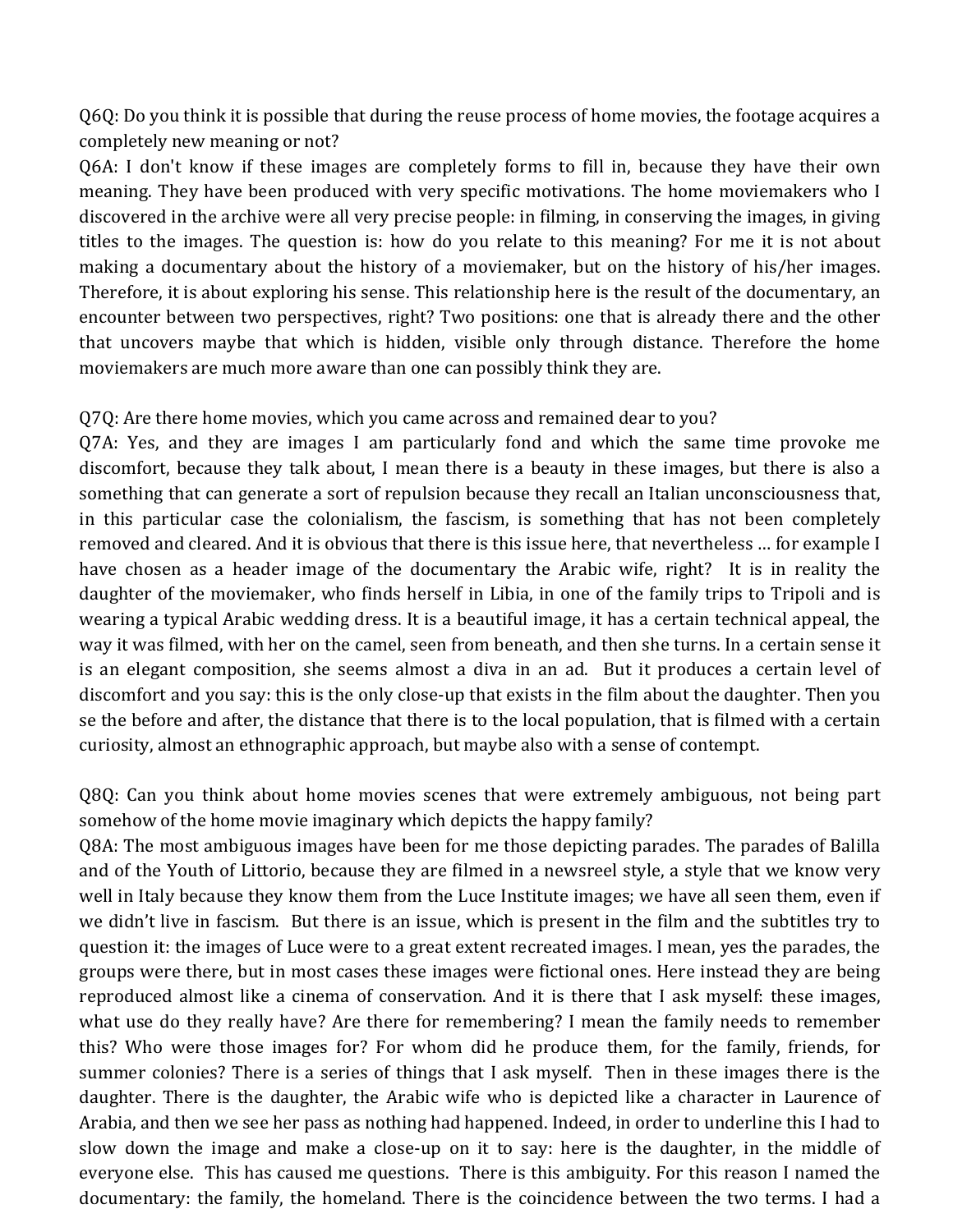conversation some days before about the fact that the two words sound the same in one language, I don't remember which exactly. There is the same noun to identify the concept of father and homeland. Maybe in Czech language is this coincidence. There is in a certain way, in the vision of the moviemaker and that of the totalitarian vision of fascism, this conjunction between the patriarchal family and the homeland. Also in Italian 'patriarcato' there is this coincidence.

Q9Q: Could you talk to me more about your choice to begin and end your documentary with the presentation of an unidentified character? How much of this decision was condition by your mediated relation with the images and how much by your profound investigation of the life of the moviemaker?

Q9A: It was for sure conditioned to a great extent. Then there is also a question connected to the format. Like you have seen in the format are visible the perforations of the 9.5mm. I have chosen to use, in contrast to the other two works developed for re-framing, the original scanning that shows on the screen also the perforations; one ne thing that is possible due to modern scanning technology. Telecinema did not give this possibility. What do we discover, which is our advantage. We can see now a portion of the image that was not visible through the cinema and neither to the filmmaker when he was doing his recording. Most probably he was not aware that on the right upper hand of the image there was this lady.

Q9Q: the intruder...

Q9A: Exactly. This is a recurring thing of the film. Maybe also the issue of the little girl at the end, the filmmaker was not aware of her. It is a provocation, in a certain sense, because in the filmmakers gaze there is a sort of order, of regularity of movements, which in specific cases is not being respected. The choice of the beginning and the end is therefore not governed by chance. At the beginning it intends to act as a warning for the public, (hey be careful that during the movie you will find these issues) who is being invited to look at the limit of the frame. And it is an issue that does not signal only a theoretical aspect, but is also connected to the social status of the filmmaker; that lady is most probably a domestic worker, a gardener, someone not foreseen to be part of the environment. In the case of the ending it represents some of the few cases of freedom, in the entire story of the film. And I must say that I find myself in that little girl, because as a child I was the same in sports education, doing something completely different than the others. It seemed to me right to find also a moment of respite.

Q10Q: I have put together a small compilation of home movie scenes, which I would like you to see and comment if possible.

Q10A: For example here, how many different ways can there be to represent an archaeological place? This could be for example Agrigento in a summer afternoon, during sunset. I have thought about the sequence of 'La famiglia, la patria', with the image of the roman theatre. There too there is a sort of fascination for the monument. Here there is an aesthetic fascination for the sunset, the light that is dimming etc. There it is totally an imperial adhesion. Also when I say what type of difference there is in the vision. I don't know the filmmaker but I get with my mind to make these comparisons. Q10Q: one thing that I would like to ask you bluntly: which of these scenes has captured your attention?

Q10A: So many of them. The old lady in the beginning reminded me of my grandmother. Then there was the little boy who was fishing and the two old persons on the motorbike. There is especially a